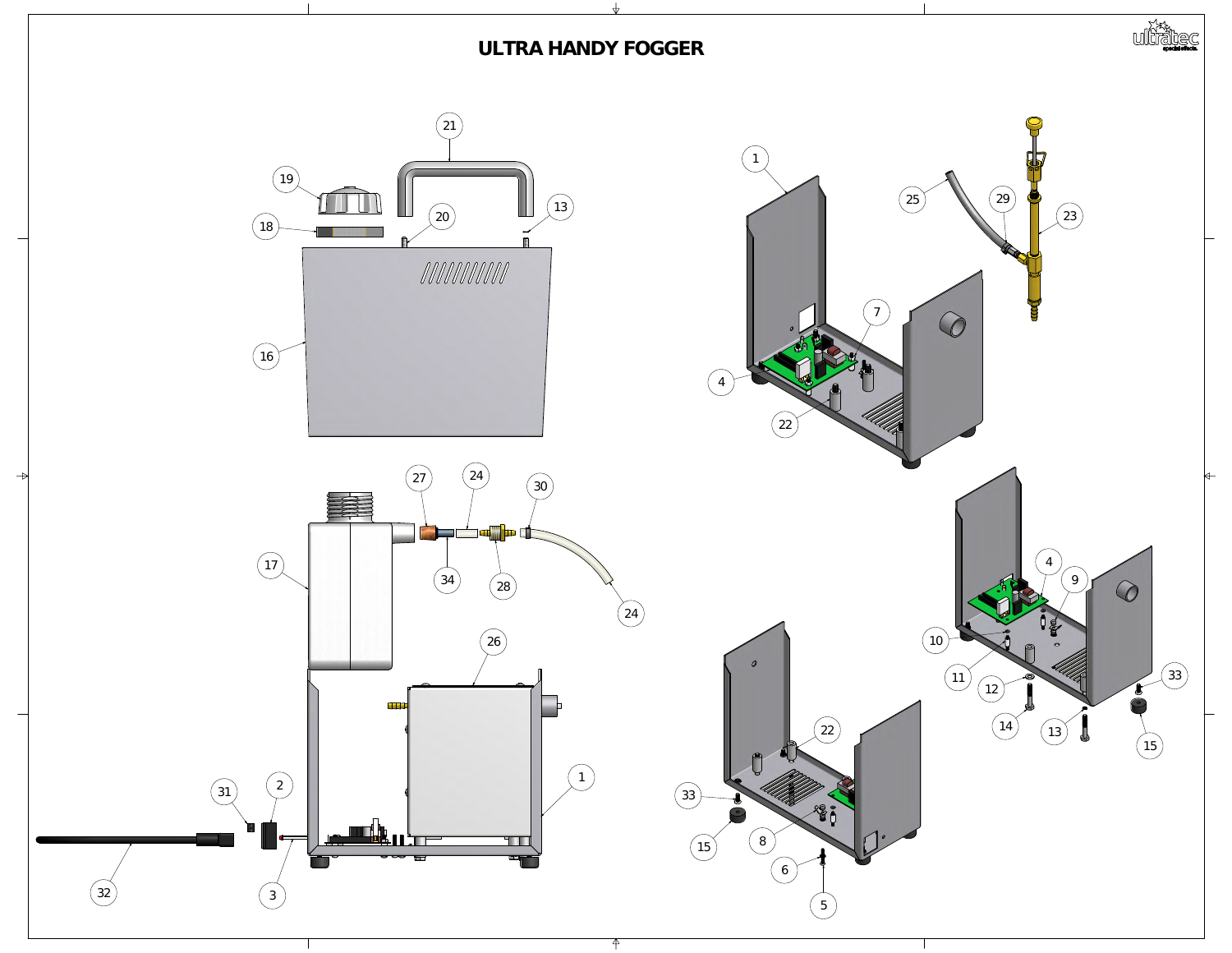BRAS FITNGAE/SHOWBATLE FUIDJGCXP 1248RM-HA051285/16 PUMCLAR-H10329

 $\blacksquare$ 

**7 X** 

**x**<br>3118

 $\blacksquare$ 

 $\blacksquare$ 

![](_page_1_Picture_1.jpeg)

|                     |                                                           | PARTS LIST          |                                           |             |
|---------------------|-----------------------------------------------------------|---------------------|-------------------------------------------|-------------|
| ITEM                | QIY                                                       | <b>SALES NUMBER</b> | DESCRIPTION                               |             |
|                     |                                                           |                     | HANDY FOGGER CHASSIS BASE                 |             |
| $\boldsymbol{z}$    |                                                           | CP2802              | FUSE POWERED ENTRY MODULE                 | ULTRAHA     |
| 3                   |                                                           |                     | <b>IEDPANELMOUNTINDICATOR</b>             |             |
| $\overline{4}$      |                                                           | CVP8050             | ULTRAHANDYFOGGER PCB-11OV                 |             |
|                     |                                                           | <b>COP 8052</b>     | ULTRAHANDYFOGGER PCB 220V                 |             |
| 5                   | 5                                                         |                     | $ 6'32'$ X 1" PANHEAD PHILIPS S.S.        |             |
| 6                   |                                                           |                     | $\#6$ STARWASHER                          |             |
|                     |                                                           |                     | #632LOCKNUT                               |             |
| 8                   |                                                           | COP 4257            | <b>C3000 FUSE CLIPS</b>                   |             |
| $\Theta$            |                                                           |                     | <b>632' STANDARD NUT</b>                  |             |
| <b>10</b>           |                                                           |                     | <b>NICNWASHER</b>                         |             |
| 11                  |                                                           |                     | 1/2' STANDOFF                             |             |
| 12                  |                                                           | COP 4255            | LOCKWASHER-1/4"                           |             |
| 13                  | $\mathcal{S}% _{M_{1},M_{2}}^{\alpha,\beta}(\mathcal{A})$ |                     | 1/4" EXTERNAL TOOTHLOOK WASHER            |             |
| 14                  |                                                           | CNP 4254            | $1/4$ " X1-1/2" BLOCKBOLTS                |             |
| 15                  |                                                           | COP 2436            | MACHINE FEET - SET OF 4                   |             |
| 16                  |                                                           |                     | HANDY FOGGER CHASSIS LID                  |             |
| 17<br>$\rightarrow$ |                                                           | <b>CYP 8035</b>     | ULTRAHANDYFOGGER PLASTIC JUG              |             |
| 18                  |                                                           |                     | ULTRAHANDYFOGGER PLASTIC NECK LOCKING NUT |             |
| 19                  |                                                           | <b>CYP 8040</b>     | ULTRA HANDY FOGGER JUG CAP                |             |
| 20                  | $\boldsymbol{z}$                                          |                     | $1/4$ " $X1/Z$ " BOLT                     |             |
| 21                  |                                                           |                     | ULTRAHANDYFOGGER 6' HANDLE                |             |
| 22                  |                                                           |                     | ULTRAHANDYFOGGERHEATER BLOCK 1" STANDOFF  |             |
| 23                  |                                                           | CP8070              | ULTRAHANDYFOGGER PUMP ASSEMBLY            | $\bigoplus$ |
| 24                  | 1.750LF (Linear Foot)<br>Q5334M                           | <b>CYP 2476</b>     | 1/4" SILICONE TUBE LF                     |             |
| 25                  | 1. OBOLF (Linear Foot)<br>Q3291 M                         |                     | HANDYFOGGER 1/8' BRAIDHOSE                |             |
| 26                  |                                                           | <b>CYP 8055</b>     | ULTRAHANDYFOGGER BLOCK-11OV               |             |
|                     |                                                           |                     | ULTRAHANDYFOGGER BLOCK - 220V             |             |
| 27                  |                                                           | CP402               | 1/4" BRASS STONE FILTER ASSEMBLY          |             |
| 28                  |                                                           | CYP 1248            | BRASS FITTING STAGE/SHOW/BATTLE FILID JUG |             |
| 29                  |                                                           |                     | $5/16$ PUMP CLAMP                         |             |
| $\mathfrak{D}$      |                                                           | CP2004              | 2 EAR CLAMP LARGE                         |             |
| 31                  | $\boldsymbol{z}$                                          | $\sim$              | $5X20$ mm 10 AMP FUSE - 11 OV             |             |
|                     | $\boldsymbol{2}$                                          | <b>CXP 1184</b>     | $5X20$ mm $8$ AMP FUSE - $220V$           |             |
| 32                  |                                                           | CXP 1182            | 18/3 IEC GFT POWER CORD                   |             |
| 33                  |                                                           |                     | $\#1032X1/Z'$ PHIP MACHNE SCREW           |             |
| 34                  |                                                           | COP 1072            | 1/4" BLACK POLYTUBE                       |             |

<u>FU</u>

 $\blacksquare$ 

 $\blacksquare$ 

**B**<br>EXPERI

N

 $\blacksquare$ 

 $\blacksquare$ 

 $\blacksquare$ 

 $\blacksquare$ 

 $\blacksquare$ 

 $\blacksquare$ 

 $\blacksquare$ 

 $\blacksquare$ 

 $\blacksquare$ 

 $\blacksquare$ 

 $\blacksquare$ 

 $\blacksquare$ 

ULTRA HO<br>ULTRA HOLTRA HAZI

 $\blacksquare$ 

ULTRA HATBLOCK 1

**KAN** 

 $\mathbf{M}$ 

ULTRA HO

 $\blacksquare$